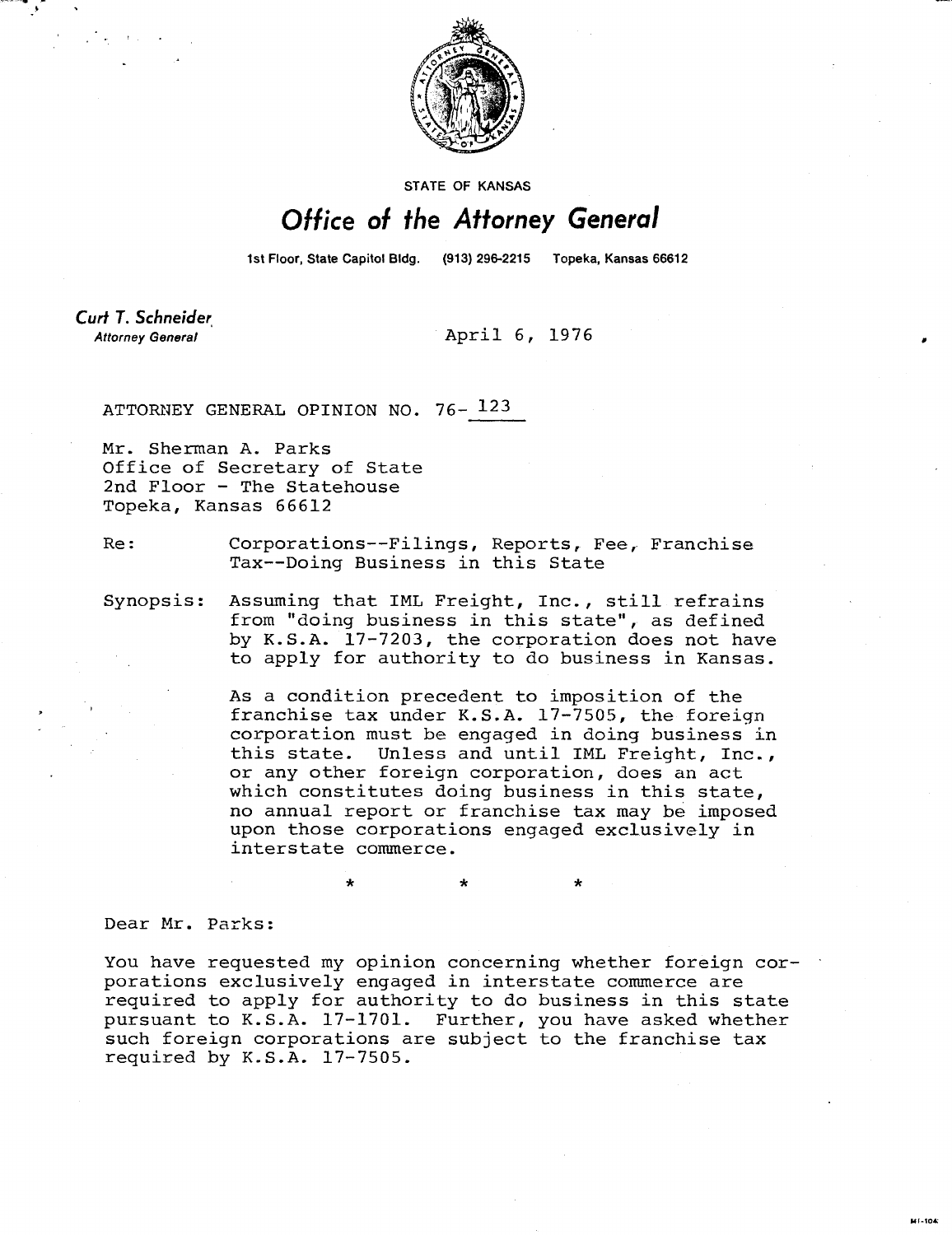Sherman A. Parks Page Two April 6, 1976

## K.S.A. 17-7301 provides in pertinent part:

"(a) As used in this act, the words 'foreign corporation' means a corporation organized under the laws of any jurisdiction other than this state.

(b) No foreign corporation shall do any business in this state, through or by branch offices, agents or representatives located in this state, until it shall have filed in the office of the secretary of state of this state an application for authority to engage in business in this state as a foreign corporation."

## K.S.A. 17-7505 states:

"(a) Every foreign corporation organized for profit, or organized under the cooperative type statutes of the state, territory, or foreign country of incorporation, now or hereafter doing business in this state, and owning or using a part or all of its capital in this state, and subject to compliance with the laws relating to the admission of foreign corporations to do business in Kansas, shall make an annual report in writing to the secretary of state, showing, in such form as the secretary of state may prescribe, the financial condition of the corporation at the close of business on the last day of its tax period next preceding the date of filing, but if a corporation operates on a fiscal year other than the calendar year it shall give written notice thereof to the secretary of state prior to the thirty-first day of December of the year of commencing such fiscal year."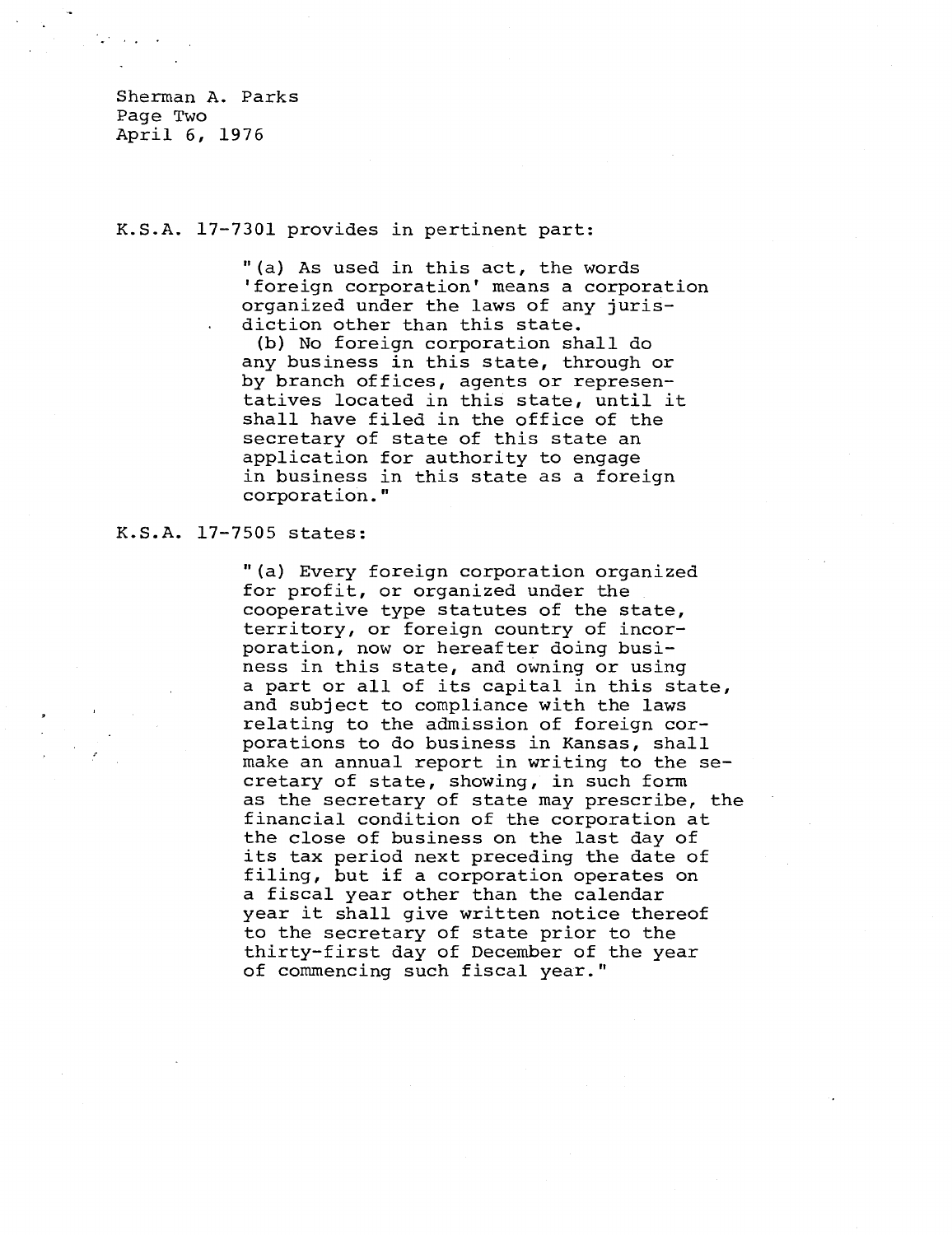Sherman A. Parks Page Three April 6, 1976

 $\mathcal{A}=\mathcal{A}$  .

"(c) At the time of filing its annual report, each such foreign corporation shall pay to the secretary of state an annual franchise tax in an amount equal to one dollar (\$1) for each one thousand dollars (\$1,000) of the corporation's shareholder's equity attributable to Kansas, except that no such tax shall be less than twenty dollars (\$20) nor more than two thousand five hundred dollars (\$2,500)."

The provisions of this latter statute provides no exceptions to the rule. Thus, the central question to this inquiry is whether foreign corporations engaged exclusively in interstate commerce while within the boundaries of Kansas are required to register for authority to do business in the state.

K.S.A. 17-7303 defines the phrase "doing business in this state" as:

> "Every foreign corporation that has an office or place of business within this state, or a distributing point herein, or that delivers its wares or products to resident agents in this state for sale, delivery or distribution, shall be held to be doing business in this state within the meaning of this act."

Under the express language of K.S.A. 17-7301:

"No foreign corporation shall do any business in this state, through or by branch offices, agents or representatives located in this state, until it shall have filed in the office of the secretary of state of this state an application for authority to engage in business in this state as a foreign corporation."

Implicit in its meaning is recognition that there is no requirement to file the application for authority to do business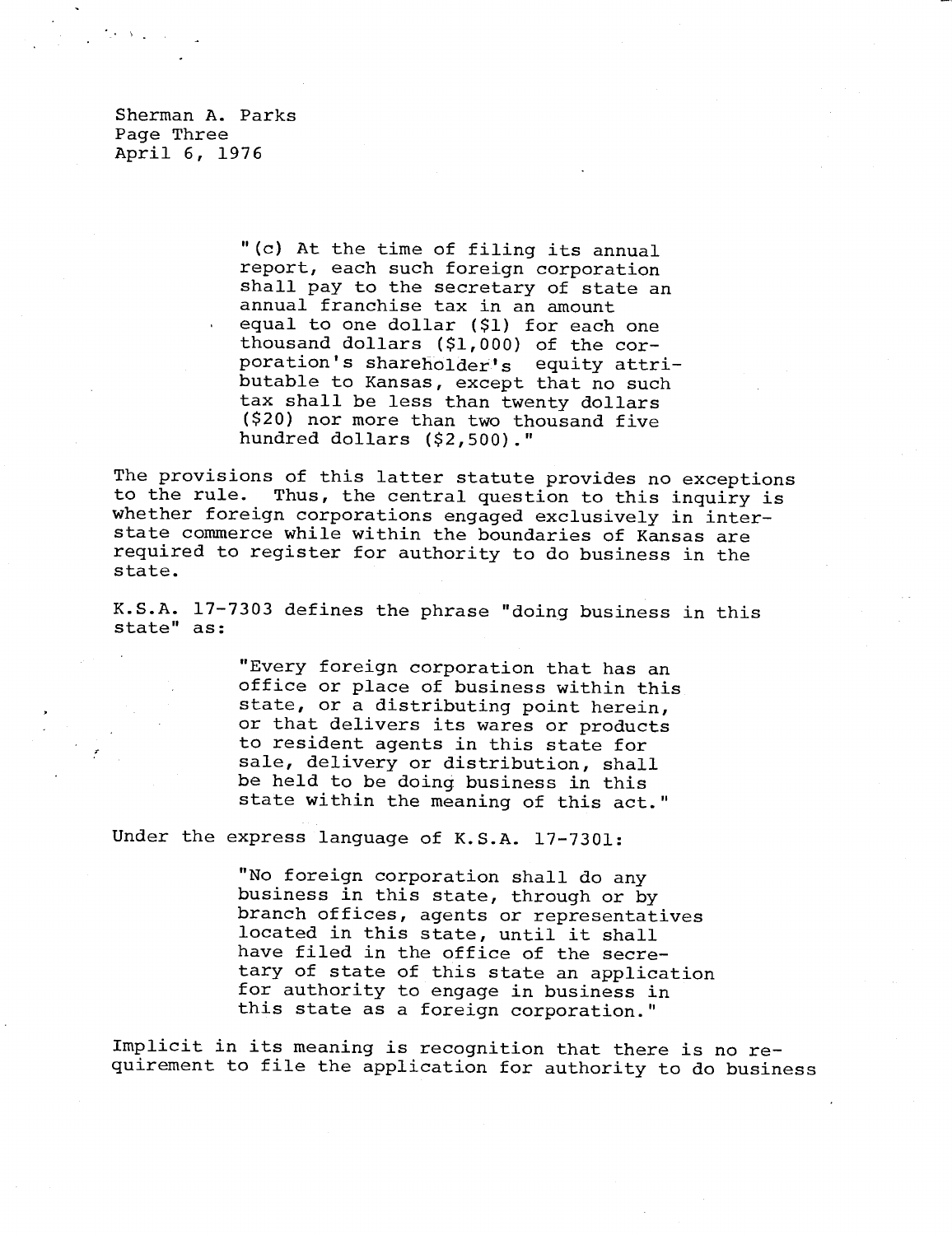Sherman A. Parks Page Four April 6, 1976

until the foreign corporation decides to embark upon a course of action which in some manner brings their business pursuits within the definition of "doing business in this state" under K.S.A. 17-7303. Until the foreign corporation decides to "do business in Kansas", there are no requirements that they apply to do business in this state. Under letter dated April 15, 1974, Mr. Dennis R. Clark, Controller for IML Freight, Inc., stated the following concerning IML's business activities in Kansas:

> "IML Freight, Inc., is an interstate motor line involved in interstate commerce only. We have no employees or property with situs in the State of Kansas. Our vehicles traverse your state, hauling freight from and to points without your state. We have no intrastate activities in the state of Kansas."

As to the present validity of these assertions, I cannot comment. Assuming that IML Freight, Inc. still refrains from "doing business in this state",' as defined by K.S.A. 17-7303, it is my opinion that the corporation does not have to apply for authority to do business in Kansas. Determination whether a foreign corporation is "doing business in this state" is the responsibility of the Secretary of State.

The annual information report and franchise tax is imposed on "every foreign corporation organized for profit . . . and now or hereafter doing business in this state . . . ". See, K.S.A. 17-7505. As a condition precedent to imposition of the franchise tax under K.S.A. 17-7505, the foreign corporation must be engaged in doing business in this state. Unless and until IML Freight, Inc., or any other foreign corporation, does an act which constitutes doing business in this state, no annual report or franchise tax may be imposed upon those corporations engaged exclusively in interstate commerce.

This decision is in accord with the Court's ruling in Dawson v. Sessions, 95 Kan. 272, 147 P. 789 (1915) wherein it was held: